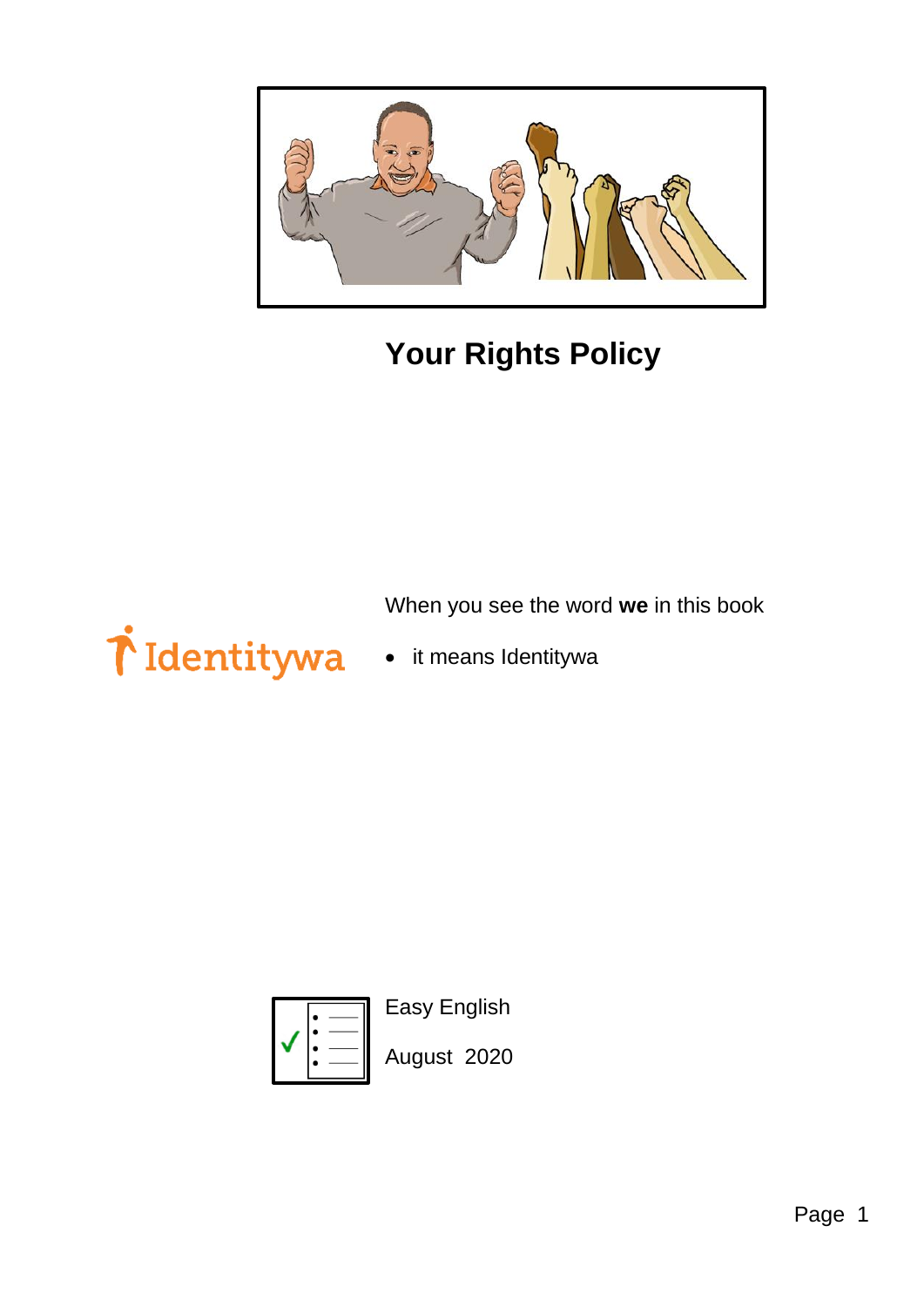

## **In this book**

This book tells you about your **Rights**.



These are our rules that make sure we always respect your **rights**.

# **Your rights**



You have the right to

- decide how you live your life
- take part in your community.



There are laws about your rights too.

We make sure you can

- **know** about your rights
- **use** your rights to
	- o get good services
	- $\circ$  be a part of your community.

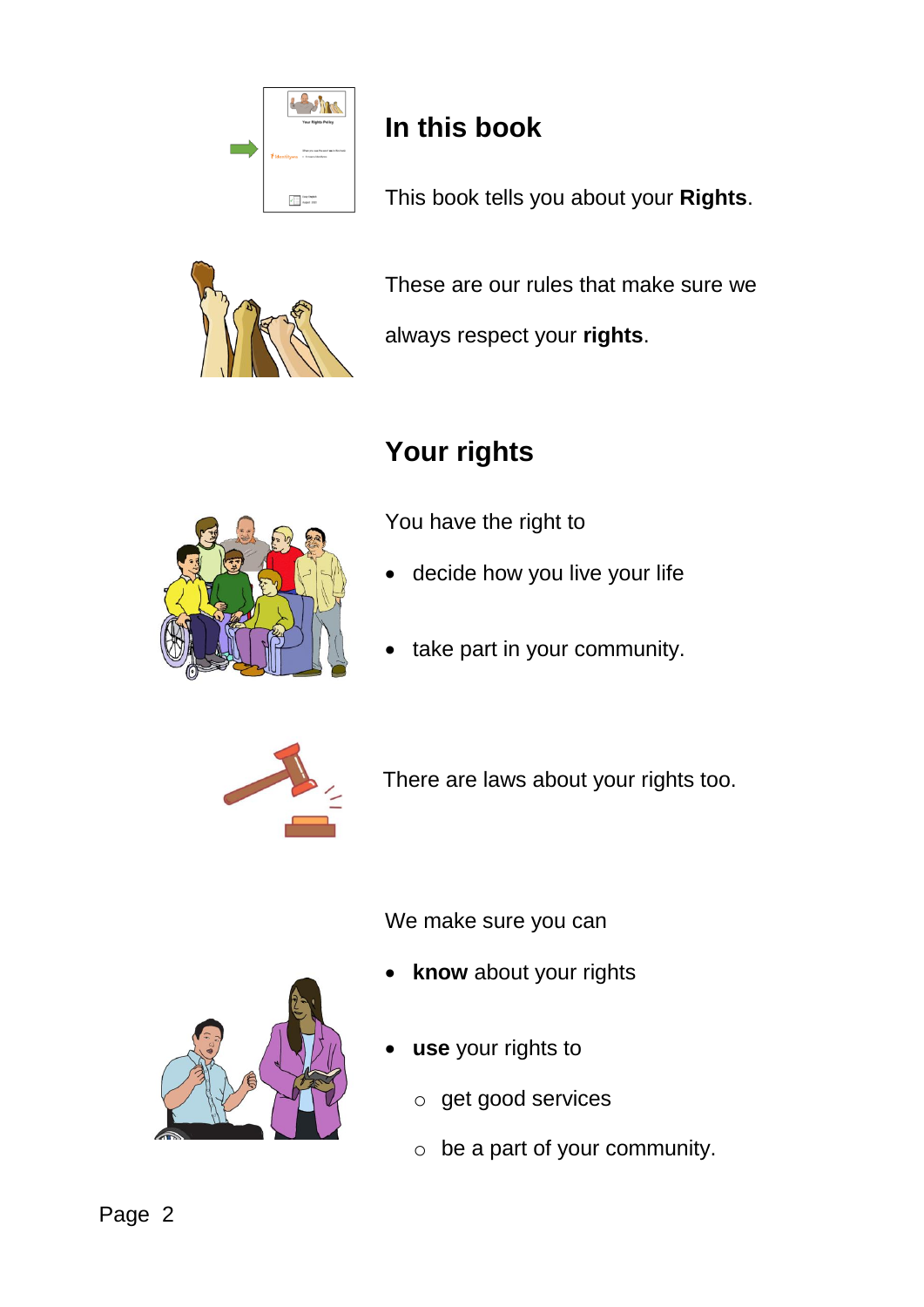### **Respect**

You have the right to get **respect.**

#### **Respect** means



- we know your needs are important
- we treat you in a fair way.

### **Equality**

Like

Equality means your right to be treated the same as other people.



men and women treated the same



 your needs treated as important as some one else's needs.



Everyone has the same rights like

- children
- young people
- adults.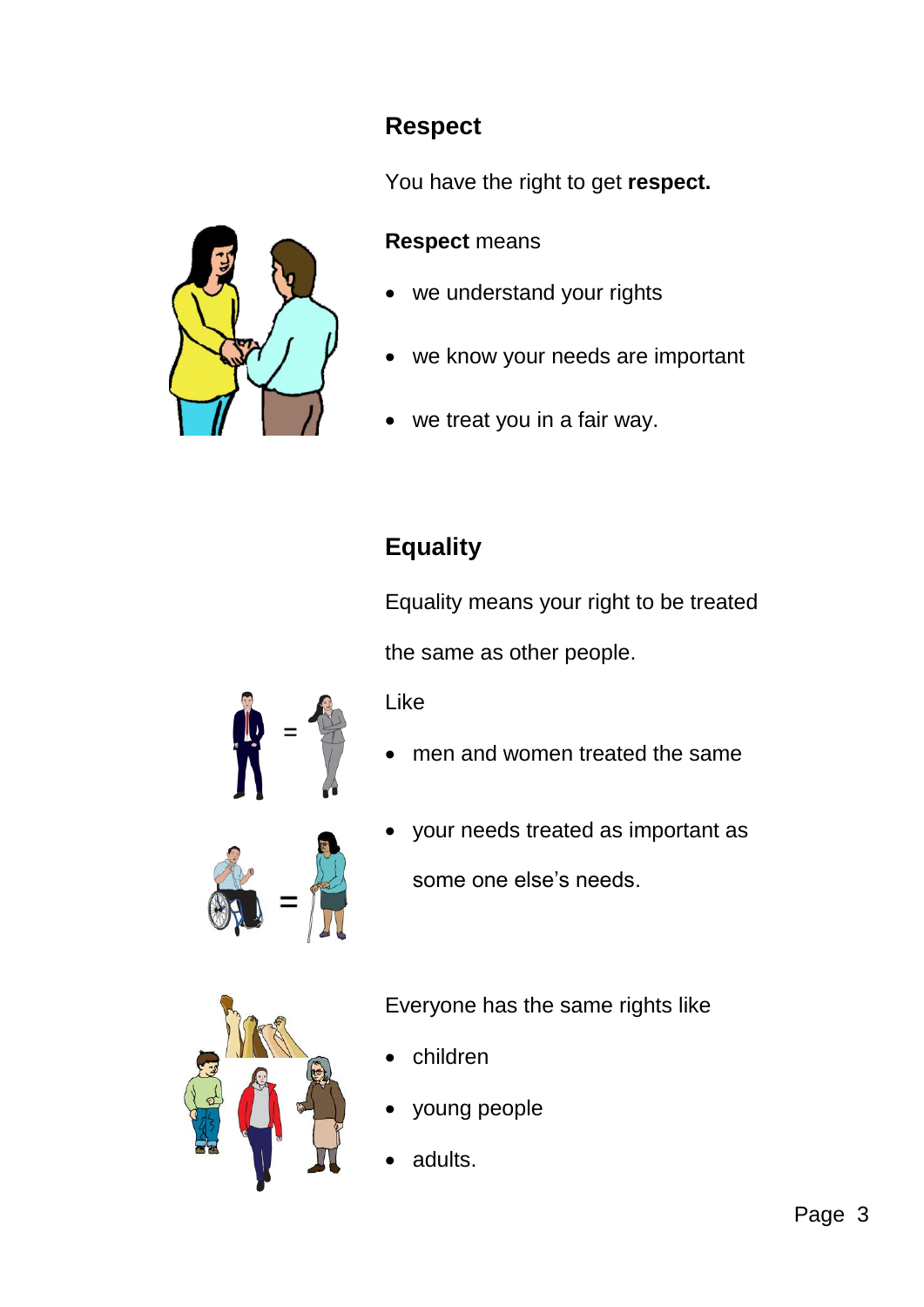### **Safety**

You always have the right to be **safe**.

This means you should **not** be treated with



**discrimination**

Discrimination means some one does **not** treat you fairly.



**abuse**

Abuse means some one hurts you.



**neglect.**

Neglect means you do not get

the care you need.

We train our workers to always

- respect your rights
- tell if you are not safe
- do some thing to make you safe.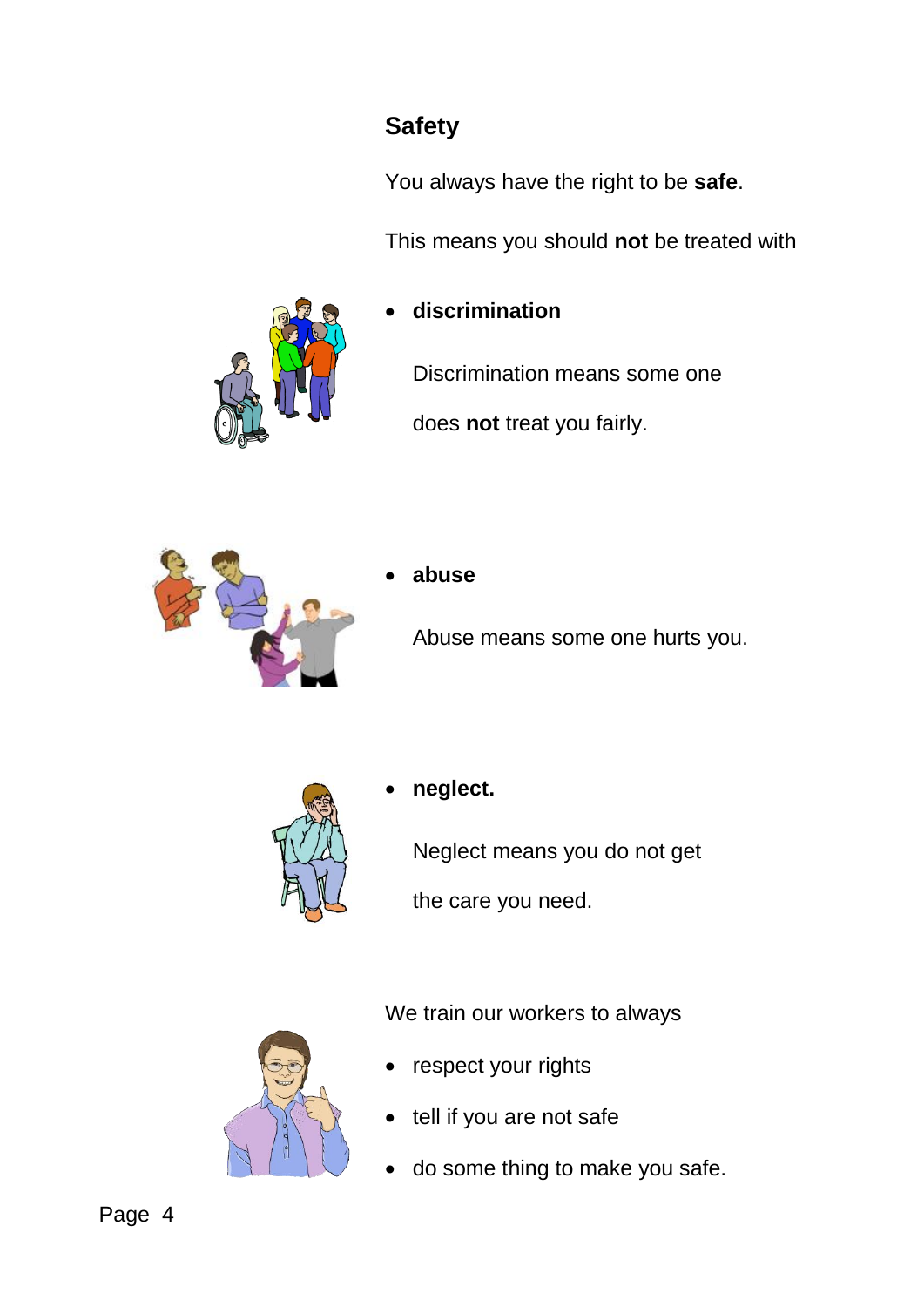You have the right to **partner** with our services.

This means you can



- ask questions about our services
- work together with us to make decisions
- include the people you want when you need them.

#### **Privacy**



**Privacy** means your right to expect that we will

keep your personal information private



 follow what the law says we can do with your personal information.



Sometimes we have to share your information with other people.

Like if you or some one are **not** safe.



We will always make sure you say yes

#### **before**



we tell your information to other people.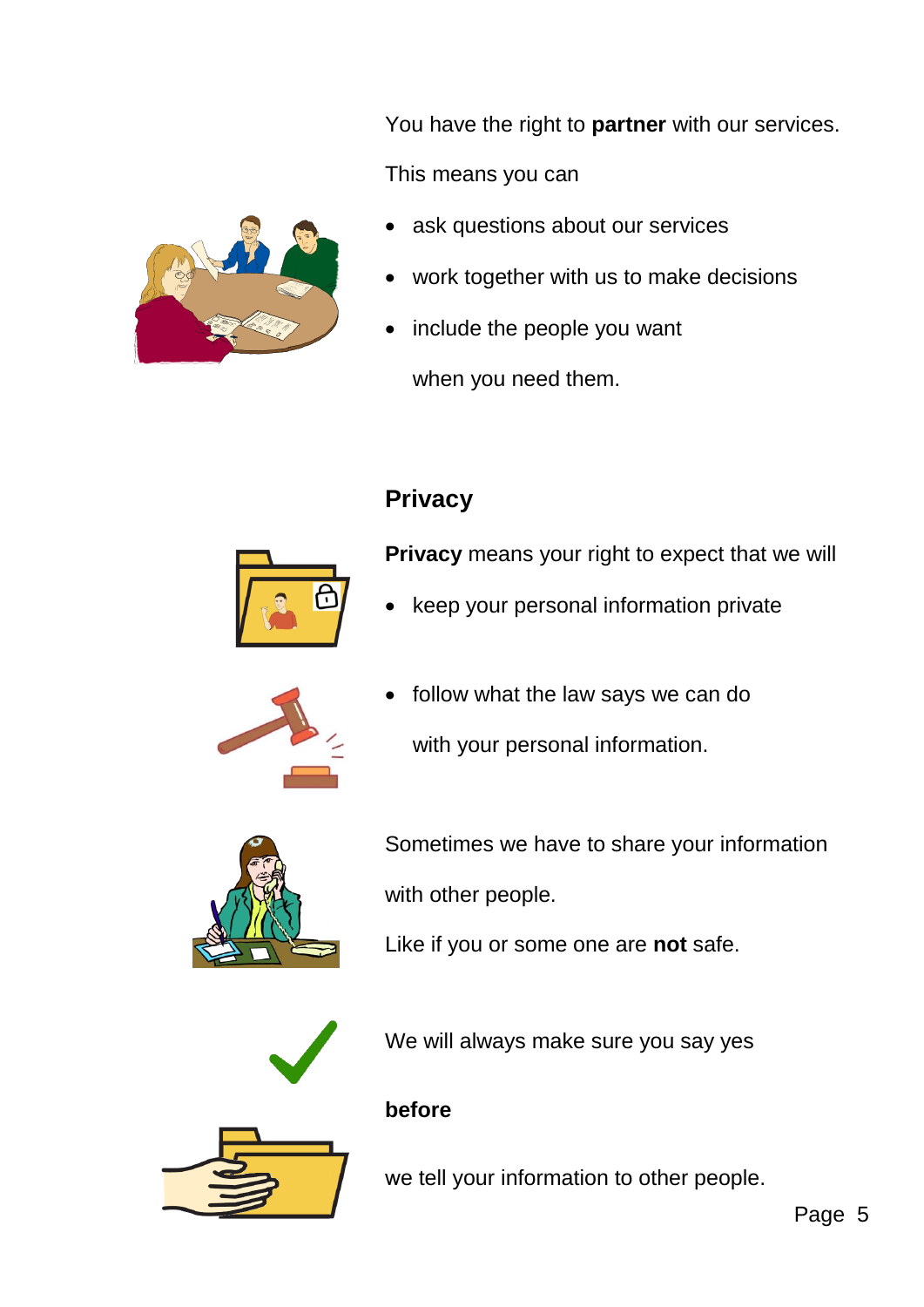### **Making decisions**



We always respect your right to

make your own decisions

**and**



make your own choices.

We make sure you have **capacity** to make a decision.

This means we will make sure

- you understand your decision
- you are able to tell us
	- $\circ$  that you agree with the decision

**or**

- - o that you do **not** agree with the decision.



You can tell us by

- talking
- writing
- using other equipment.



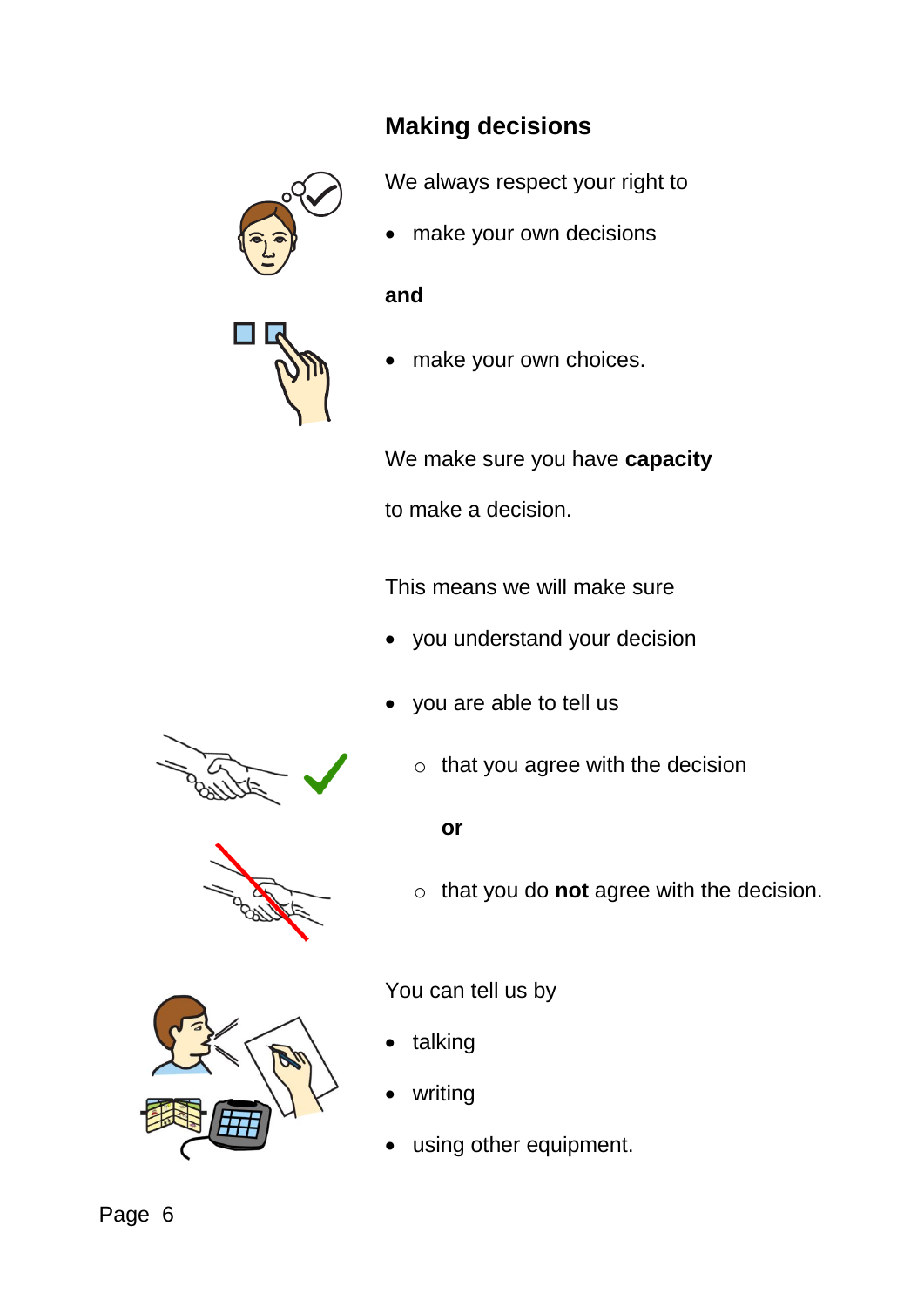

Sometimes you may **not** be able

to make a decision by your self.

When you do need help we will make sure you get the help you need.



Sometimes the courts have to tell us who can help.

Like

for very important decisions

**or**

• when we can not agree about what is best for you.



We respect that children have a right

- to be talked to about decisions
- in a way they will understand.

We respect that parents have a right

to help make decisions and choices

about services for their children.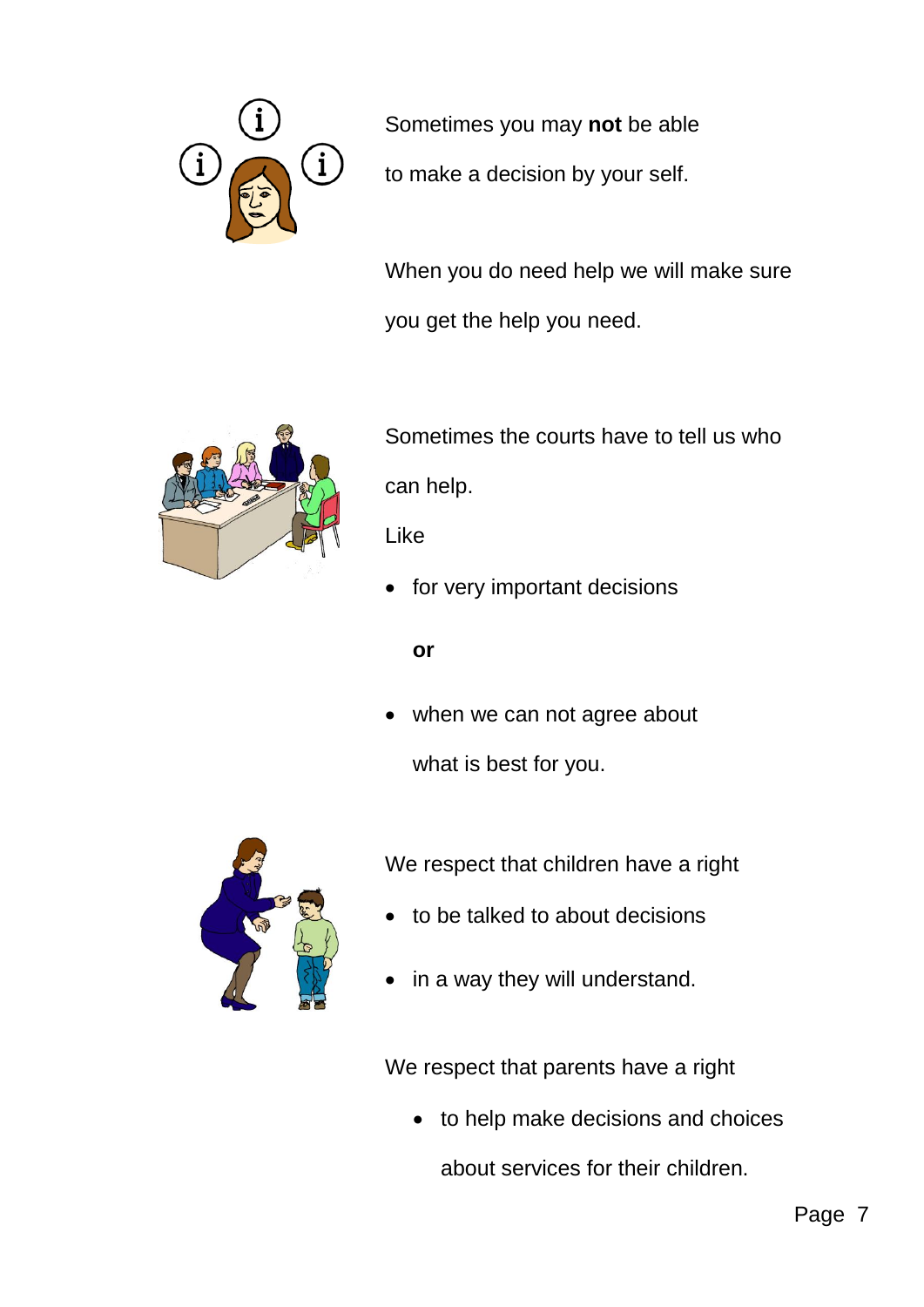### **Equity and Access**

This means we make sure

- our services are fair
- you can do things the same as any one.

#### Like

• get around places



get services



- get information
- give information.

We make sure you can get information

in a way that is right for you.



Like using

interpreters



communication aids.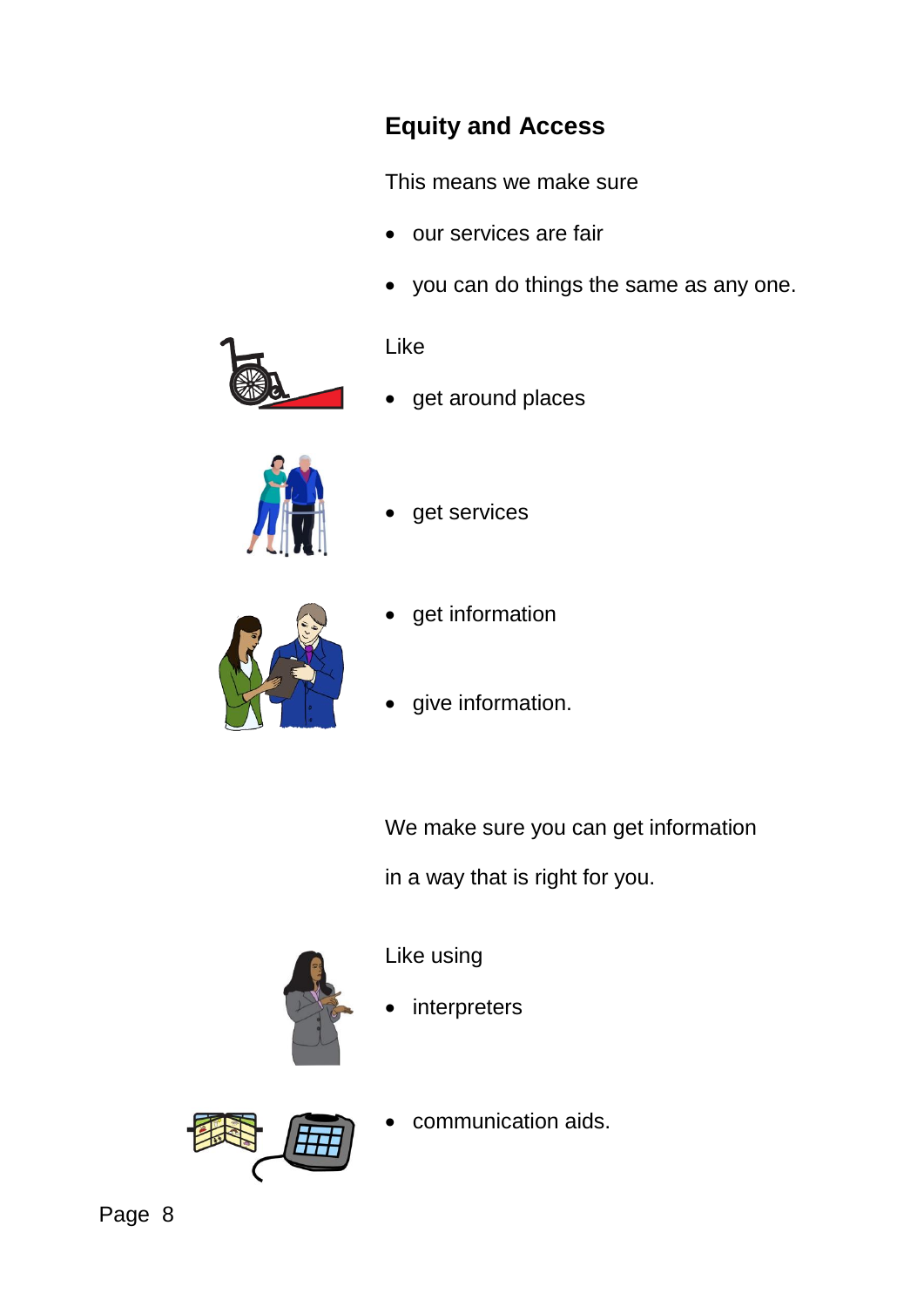### **Cultural Diversity**

This means you may need **or** do different things because of



- where you were born
- what language you use
- how you celebrate special things
- how you see yourself



who you love.

This is your **culture**.

We will be aware of what is important to



- how **you** think
- what **you** do
- what **you** need.